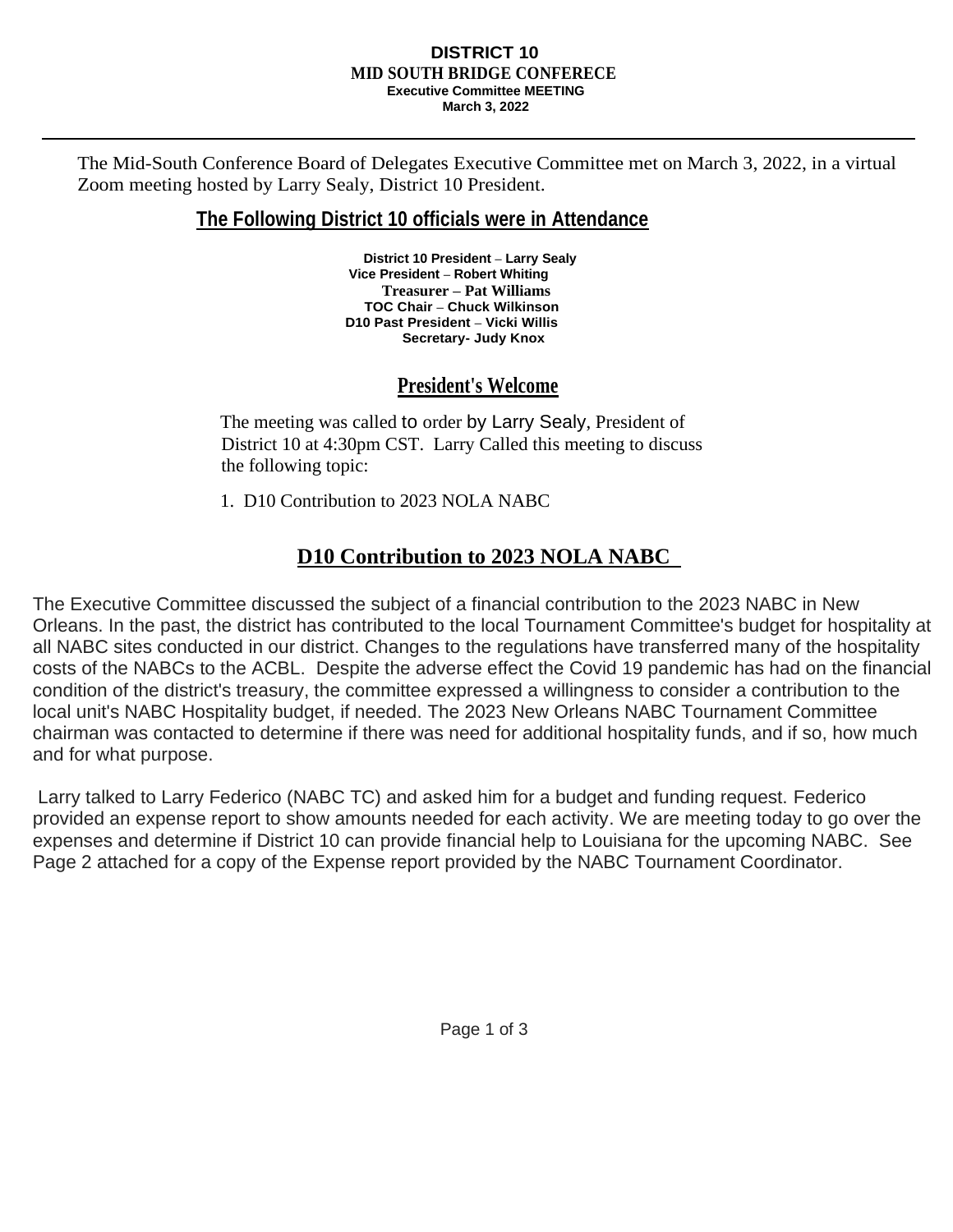### **DISTRICT 10 MID SOUTH BRIDGE CONFERECE Executive Committee MEETING March 3, 2022**

| <u>ACBL</u>               |                      |              |
|---------------------------|----------------------|--------------|
| Cash                      |                      | 7500         |
| coupons for volunteers    |                      | 3500         |
| LBA contribution          |                      | 10000        |
| Day and event naming      |                      | 5000         |
| district ten contribution |                      | 20000        |
| total                     |                      | 46000        |
| <b>Expense</b>            |                      |              |
| I/N reception             |                      | 3300         |
| 100@\$32                  |                      |              |
| I/N breakfast             |                      | 2700         |
| 2@50@\$27                 |                      |              |
| Coupon for volunteers     |                      | 4500         |
| 450@\$10                  |                      |              |
| hospitality               |                      | 14500        |
|                           |                      |              |
|                           |                      | from         |
| committee appreciation    |                      | acbl<br>7500 |
| parking                   |                      | 5000         |
|                           |                      |              |
|                           |                      |              |
| Desk snacks               |                      | 3000         |
|                           | 5 desks@\$60 per day |              |
| signs, pins, badges       |                      | 3000         |
| Misc.                     |                      | 2500         |
| total expense             |                      | 46000        |
| net                       |                      | 0            |

Larry walked us through every detail of the Expense Report, line by line.